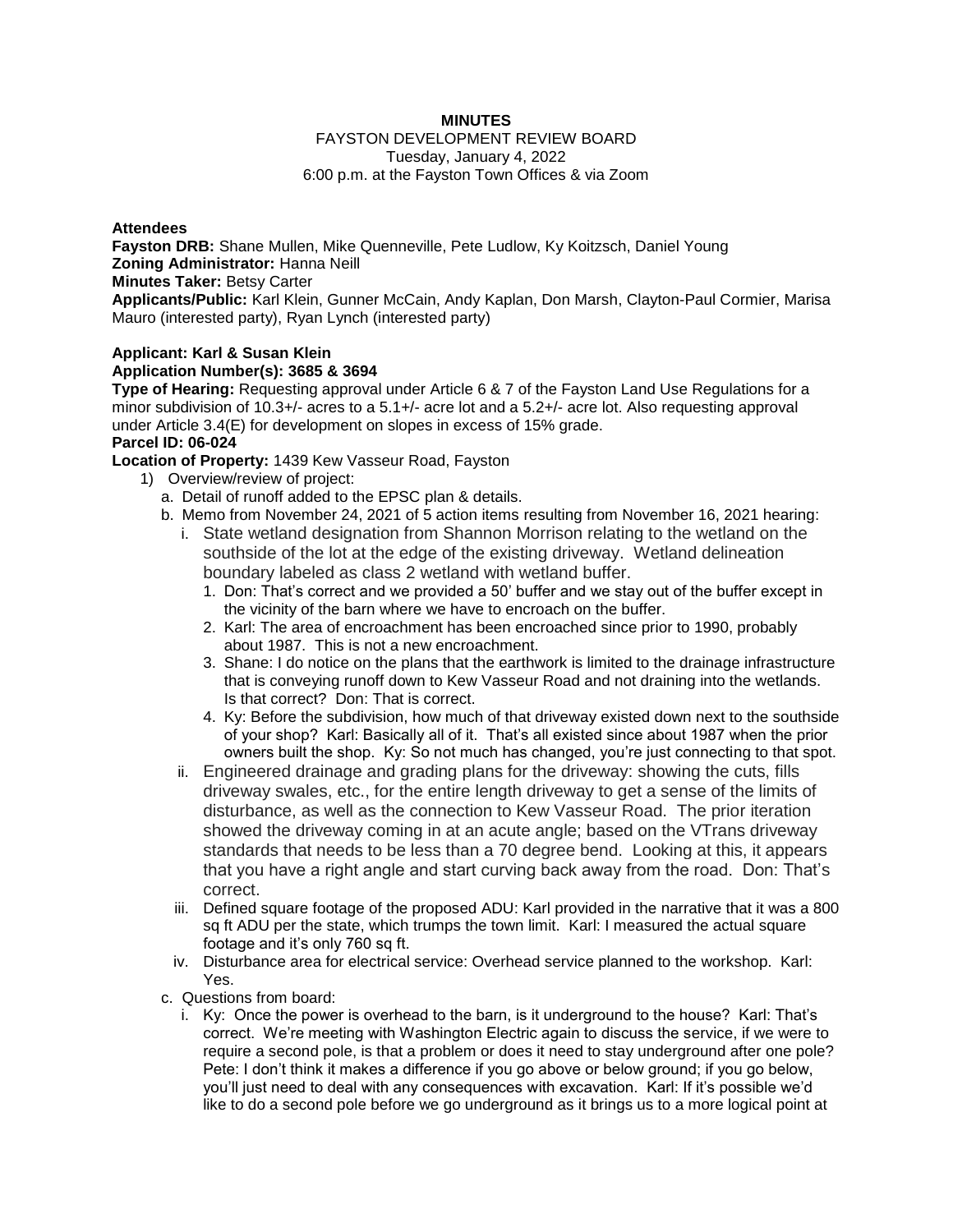the driveway. It's easier and less expensive to do the second overhead pole. It wouldn't be over the shop. Do we have latitude on pole placement? Shane: That seems fine to me, but ultimately we'd need to know the decision and have it updated on the plans prior to construction.

*2) Motion to close hearing by Pete, seconded by Mike. All in favor, none opposed. Motion passes.* 

## **Applicant: Andy Kaplan**

## **Application Number(s): 3706 & 3707**

**Type of Hearing:** Requesting approval under Article 6 & 7 of the Fayston Land Use Regulations for a minor subdivision of 18+/- acres to a 7.9+/- acre lot, a 5.8+/- acre lot, and a 4.2+/- acre lot. Also requesting approval under Article 3.4(E) for development on slopes in excess of 15% grade.

# **Parcel ID: 06-052.002**

**Location of Property:** 2122 Bragg Hill Road, Fayston

- 1) Interested parties
	- a. Ryan Lynch at 54 Stagecoach Road wishes to be an interested party.
		- *i. Motion to find Ryan Lynch as interested party by Pete, seconded by Ky . All in favor, none opposed, motion passes.*
	- b. Marisa Mauro at 2021 Bragg Hill and wishes to be an interested party.
		- *i. Motion for find Marisa Mauro as an interested party by Ky, seconded by Mike. All in favor, none opposed, motion passes.*
- 2) Review of application
	- a. Cover letter, narrative, adjoining abutters list, certified mail receipts, location map, 3 page plan set.
	- *b. Motion to find the application complete by Ky, seconded by Pete. All in favor, none opposed. Motion passes.*
- 3) Overview of project by Gunner McCain.
	- a. Gunner sharing screen of map of 18-acre Kaplan Parcel.
		- i. No change to existing house; we do locate the replacement septic as required by the state for the water and sewer analysis.
		- ii. The existing house will end up on an 8-acre lot.
		- iii. Smaller 4 acre lot will be located at the corner of Bragg Hill and Stagecoach with the building site shown.
		- iv. Larger lot of about 6 acres on the high side going up Stagecoach Road with a 500' driveway running up to the house site.
			- b. Slope plan showing on screen.
		- i. Large class 2 wetland in middle of parcel. Some buffer impact with the driveway to the house site of 5.8 acre lot.
		- ii. Shallow spring at corner of Bragg Hill and Stagecoach that serves the Kaplan home and Marisa Mauro's home.
	- iii. Underground power will be run to the two new house sites.
- 4) Questions from the board.
	- a. Mike: Is the Kaplan house also served by a well? Gunner: He's served from the shallow spring. There is no drilled well. It's the same spring that Marisa uses the Kaplans use.
	- b. Shane: I don't see any proposed easements for that existing spring. We also don't see the lines and existing easements that would be on Marisa's behalf. Gunner: We know where the spring is and that it's shared and it's been there for some time. We do need to show some easements, but we don't know where Marisa's line crosses the road. Marisa's easements will remain intact. Shane: What are the details of those easements? Gunner: It's very vague in this deed what the easement is. Typically easements are 20' wide centered on the waterline. Shane: It would be good to have on the plans once you track it down. Gunner: We'll track that down and put it on the plan.
	- c. Ky: Following up on that question, what happens if the construction alters the spring in anyway? Gunner: It would be the responsibility of the developer or the person developing the lot; there's no reason to suspect that something would happen. I haven't had that experience in the past.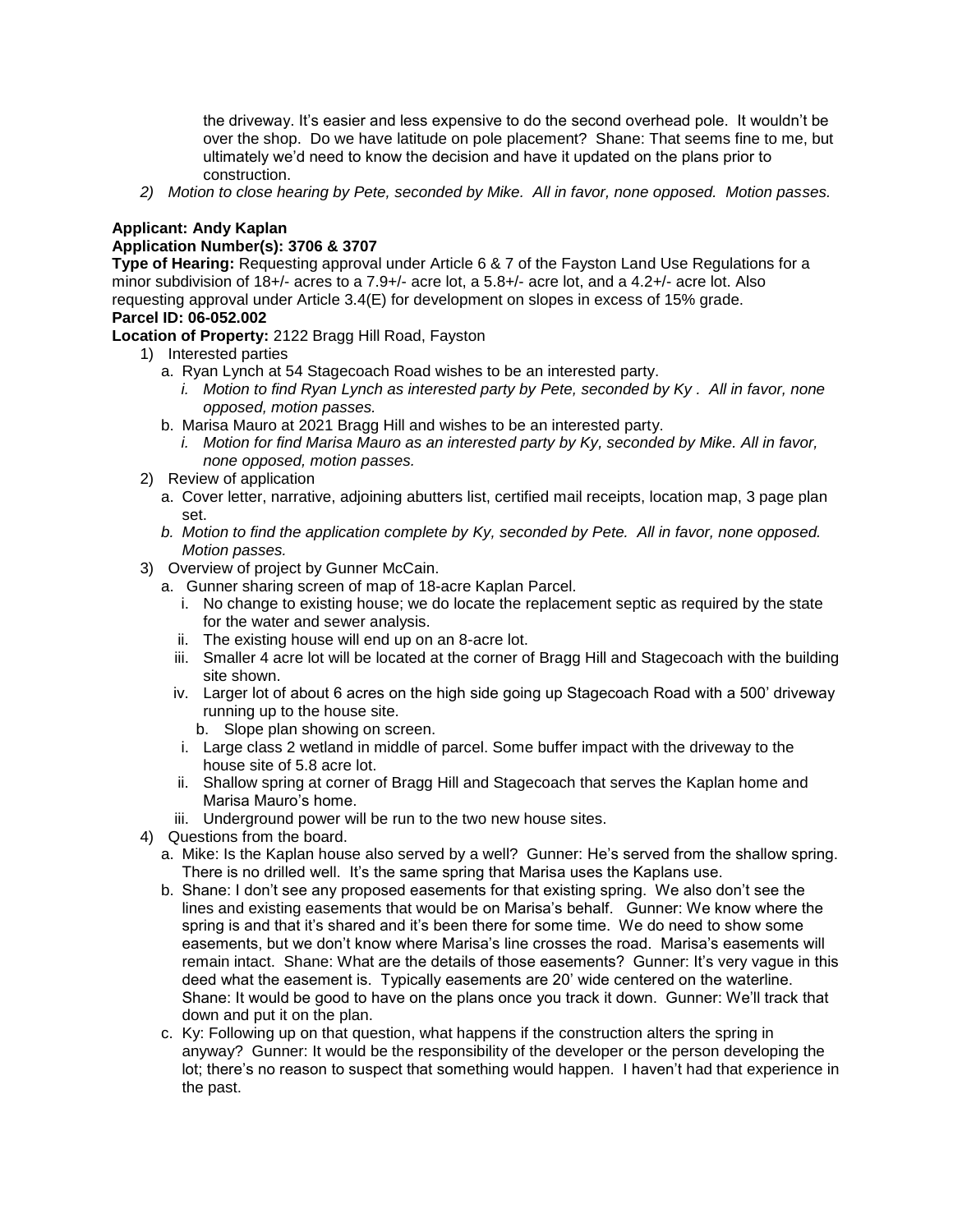- d. Shane: What is the applicant's intent, to build themselves or sell off the lots and leave it to the new owners to develop? Gunner: There is no intent to build; the applicant is selling the lots. There really is no reason to suspect that anything would happen to that spring.
- e. Shane: One thing I notice in there is the power line right of way assumed to be 50'. It would be good to know precisely what that is. Gunner: We'll track that down; we put it in there at 50' to make sure we had that covered, but obviously we can't put a building envelope within the powerline right of way. We'll track that down to make sure it's in there too.
- f. Shane: Also in that area there's labeled proposed house foundation; I guess the best thing to look at per the plan you provided was T-1. Can you explain the differentiation of the building envelope about the allowed foundation and the other area? Gunner: The lightly shaded area you can have a foundation with foundation drains. The darker area is acceptable to put in structures with foundations, but they need to be slab on grade, but this area is in the no foundation with drain area down below the leach field.
- g. Shane: Do you have the limits disturbance for earthwork identified for these two new structures? Gunner: We have not identified the limits of disturbance on this plan. Shane: This looks like a compact development, but just want to make sure there's enough space for the contractors to work around, but also to make sure there is a clear picture to ensure they maintain the wetland buffer. Gunner: We can certainly add those to the plan. On lot 3, the wetland buffer will be the limit of disturbance because there no intrusion into that buffer is allowed. For the other lot, similar situation. We can certainly show those on the plan. They are pretty well defined by the site conditions.
- h. Shane: On lot 2, from the grading plan it appears that you're providing an uphill drainage ditch/diversion swale. How deep is that swale intended to be? Gunner: We would typically have those at 18". Shane: My concern is that you'll be encroaching on that western property and wonder if you'll be able to fit a good-sized swale to capture the runoff without encroaching on the abutter's property. Gunner: The answer is yes we will. The finished grade packs existing grade closely. One of the attributes of this site is that there are lots of big rocks that are suitable for retaining walls and other landscaping features. There are a number of boulders on site that would make it easy to make sure the earthwork is taking the appropriate place. Shane: The grading plan doesn't show any swale between station 0 and station 75. It just ties right into the existing grade. It doesn't actually show the grading on that. It seems like this is awfully tight and may be better to pull that road away from the property line to avoid encroaching on the other property. Gunner: Boulders make great retaining walls and are helpful for cuts. At the front in when we put fill in, it creates a natural swale and drainage above this is pretty limited. We kept it where it is to avoid the wetland buffer. We can show a retaining wall around here, but I'm confident this can be built and not impact the existing land.
- i. Shane: I didn't see any note on the drawing at the culvert at the end of the driveway for any energy dissipation or level spreader. Can you provide us some detail to keep that area from channeling? Gunner: We do have a culvert headwall detail for the 18" culvert that has a splashpad at the outlet. I think that's what you're looking for. Mike: Doesn't Stuart want a 2' culvert off the town road? Gunner: We can put in a 2' culver if that's what's needed.
- j. Shane: Was this site plan developed by LiDAR? Gunner: Absolutely not. There was some LiDAR work done, but we shot in most of this site. I don't rely on LIDAR for full site work. We have the label on the wrong plan. If you'd like a map of what we shot vs. what we LIDAR'd in, we can provide that.
- k. Shane: What are the intents for the proposed tree clearing? Gunner: Lot 3 is limited by the wetlands and those will control where they can cut trees. The same is true for the driveway portion of lot 2. The wetland and buffer do drop off and we want to leave the ability to clear some views on those slopes. Shane: Do you have an idea of that clearing? Gunner: That will be specified by the end user.
- l. Shane: For the house itself, the proposed house looks like it's aligned up against that building envelope. What's the proposed earthwork in that area? The building envelope is on less than 25% or less slopes, but just beyond that it's steep slopes. What is the extent of the proposed earthwork? Gunner: You can see below the leach field that we have silt fences (showing on drawing). That would be the limit of the earthwork areas. Shane: Up above? Gunner: 25' off the property line would be the limit up here (showing on drawing).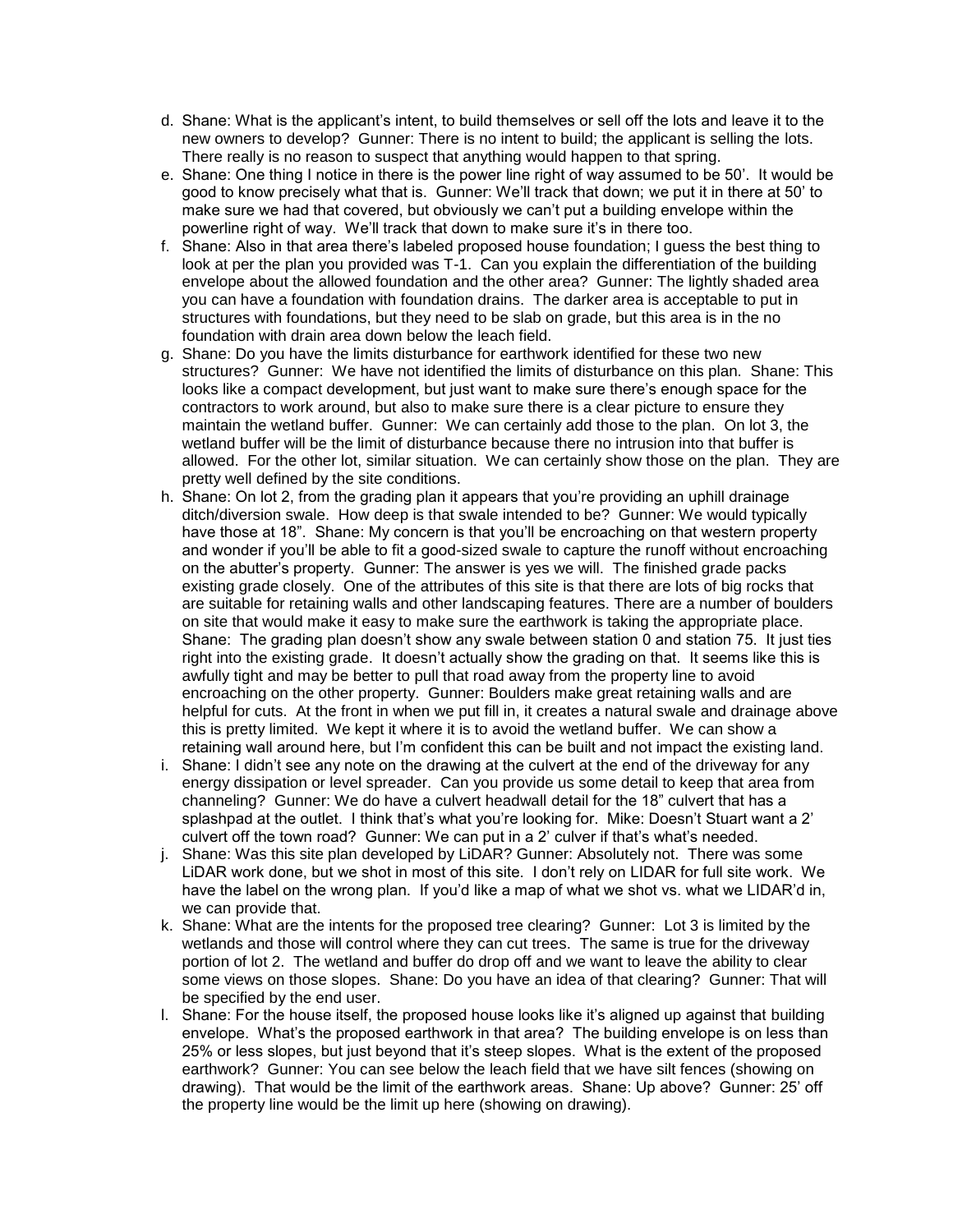- m. Shane: It would be good to have some of these lines stand out a little bit more. The setback lines are not shown; it would be good to show those for the entire parcel. Gunner: We can add that, but I'm reluctant to show building setbacks in areas we don't intend to build. We do have the regulatory setbacks listed on sheet 1. Shane: I'm just talking about front yard/backyard setbacks for the lot. Gunner: We can add those. Shane: (reviewing table) We do not require you to add that. Gunner: I'll take that off the list.
- n. Shane: What is in sheet C-2? Gunner: C-2 is the septic system site plans and we have another plan set that goes to the state. They are concerned with septic design details and specification, but this is the detail sheet (C-4). It provides a lot of the detail around sizing and soils data that dictates the type of design we do. These are just extra plans for permitting for water and sewer.
- o. Ky: I'm a little concerned with how development up there will affect the character of the area. The development may alter the character of the land up at Bragg Hill for visitors and residents of the area, considering the Chamber of Commerce highlights the Bragg Hill loop as classic Mad River Valley driving tour for visitors. Fayston citizens have supported the conservation of the Bragg Farm by contributing funds from the conservation reserve fund. The Bragg Barn with the mountains beyond it is probably the most photographed barns in the Valley. Potential development of this land may have negative impacts to the area. A few questions within the general review standards you comment on a few things. You say the proposed residences will be in keeping with existing and planned features of the rural residential district and will have no visual impact in relation to the character of the neighborhood. Under landscaping and screening standards, you say that the natural wooded nature of the site will adequately screen the proposed residence from other homes on adjoining lots and from public roads. So that would suggest that none of those houses will be visible from the neighbors or public roads. And then under section 6.2, you say that the subdivision of the property will not substantially alter the character of the land, rural nature, or natural beauty. What are the other unsubstantial alterations from this development? Gunner: Clearly that's not the case on lot 3 as that house will be seen from the road and is close to the road. On lot 2 the house is 500' from the road and will likely not be seen from the road. If one defines the character of the area based on what is on the ground today, there will be no development. The character of the area needs to be defined by what is allowed in the zoning ordinance; that is what the town suggests should be going on in those area. In this area, the town allows for 1 acre building lots. We're proposing 3 houses on 18 acres. We're using an average of 6 acres per house. Ky: I'm not suggesting we don't build up there, I just want to make sure everyone is aware of the importance of that area to the community.
- 5) Questions from the public/abutters.
	- a. Ryan: One of my major concerns is with Lot 3. My property on 54 Stagecaoch, I don't know that the lines on this drawing are representative of my driveway. My driveway is right across from the leachfield and there's a culvert that runs underneath Stagecoach just above my driveway and dumps water directly onto where that leachfield is shown. I don't see that culvert on any of these plans. Gunner: I don't show it on this plan, but I'll check to make sure it's shown. I don't believe that culvert dumps into that leachfield area. I'm pretty sure it dumps more to the west into that wetland and the buffer and that open area. I will confirm that. Ryan: This lot does have a significant impact on my view, so the comment on screening and trees is important to me, but without being able to see where this is in relation to my house it's hard to see. Gunner: The Kaplans allowed the prior owners of your house to do some clearing in this area (showing on screen) to get a better view, but we tried to keep the proposed house out of that area and not put it completely in the area of that viewshed. You will see that house, it will be visible from your house and they will be 15' vertically lower than yours. We can make sure to better depict your house.
	- b. Marisa: What exactly is the well shield? Gunner: The well shield is the isolation zone around a drilled well where one cannot put a leachfield. Marisa: I'm worried about drilling the well so close to the existing spring, but you said in your experience you haven't had any issues with that? Gunner: Correct. Drilled wells and springs emanate from two different ground water regimes. A drilled well drills into a bedrock aquifer and pulls water from crevices within the bedrock. The shallow spring water is contained within the overburden contained above the